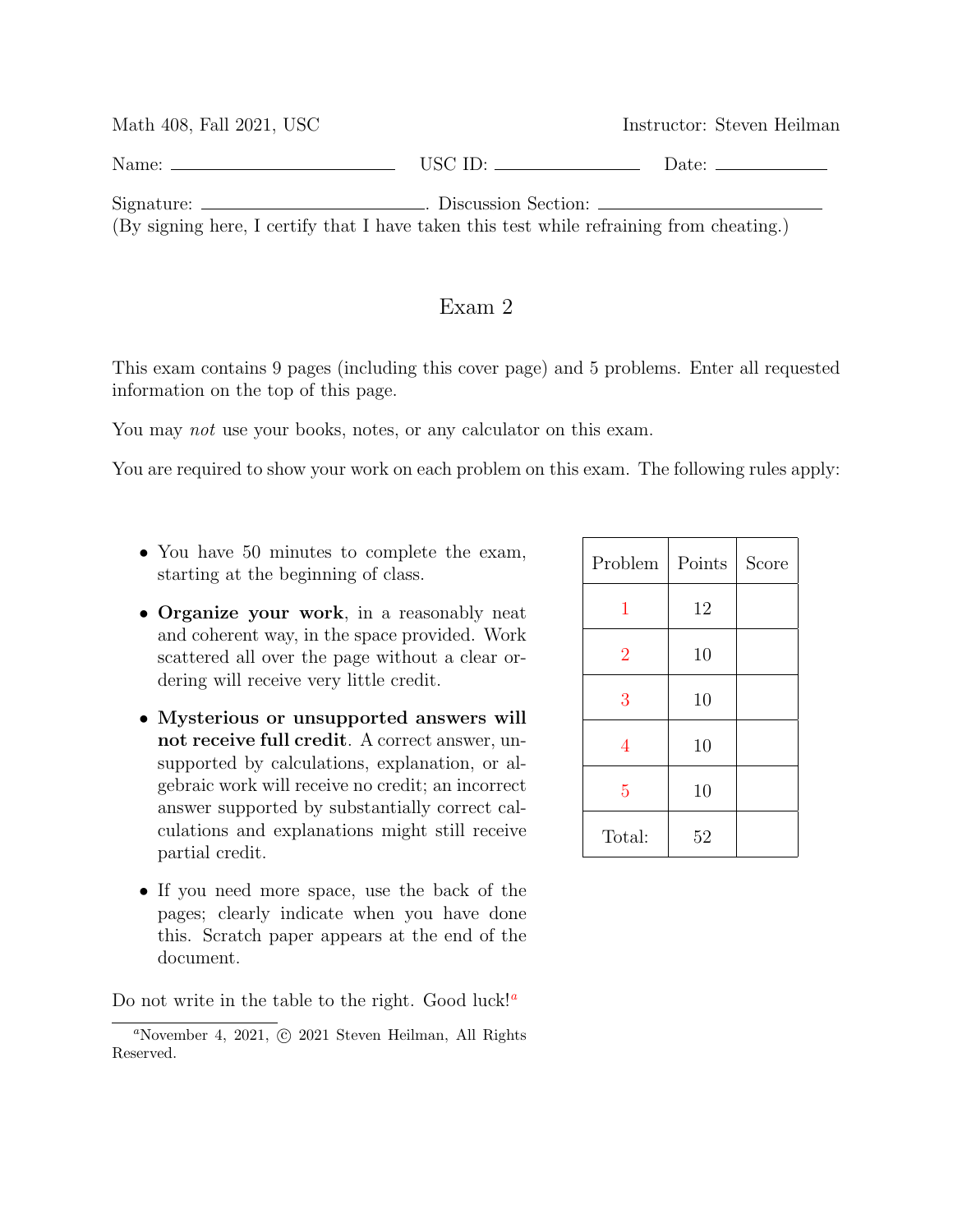## Reference sheet

Below are some definitions that may be relevant.

Let  $\{f_\theta: \theta \in \Theta\}$  be a family of multivariable probability density functions (PDFs) or probability mass functions (PMFs). Suppose  $X = (X_1, \ldots, X_n)$  is a random sample of size n, so that X has distribution  $f_{\theta}$  (i.e.  $f_{\theta}$  is the joint distribution of  $X_1, \ldots, X_n$ ). Let  $t: \mathbb{R}^n \to \mathbb{R}^k$ , so that  $Y := t(X_1, \ldots, X_n)$  is a statistic.

We say that Y is a **sufficient statistic** for  $\theta$  if, for every  $y \in \mathbb{R}^k$  and for every  $\theta \in \Theta$ , the conditional distribution of  $(X_1, \ldots, X_n)$  given  $Y = y$  (with respect to probabilities given by  $f_{\theta}$ ) does not depend on  $\theta$ .

Let  $q: \Theta \to \mathbf{R}$ . Let  $t: \mathbf{R}^n \to \mathbf{R}$  and let Y be an unbiased estimator for  $q(\theta)$ . We say that Y is uniformly minimum variance unbiased (UMVU) for  $g(\theta)$  if, for any other unbiased estimator Z for  $g(\theta)$ , we have

$$
\text{Var}_{\theta}(Y) \leq \text{Var}_{\theta}(Z), \qquad \forall \, \theta \in \Theta.
$$

Let  $X, Y, Z \colon \Omega \to \mathbf{R}$  be discrete or continuous random variables. Let A be the range of Y. Define  $h: A \to \mathbf{R}$  by  $h(y) := \mathbf{E}(X|Y = y)$ , for any  $y \in A$ . We then define the **conditional** expectation of X given Y, denoted  $E(X|Y)$ , to be the random variable  $h(Y)$ .

Assume  $\Theta \subseteq \mathbf{R}$ . Define the **Fisher information** of X to be

$$
I(\theta) = I_X(\theta) := \mathbf{E}_{\theta}(\frac{d}{d\theta}\log f_{\theta}(X))^2, \qquad \forall \theta \in \Theta,
$$

if this quantity exists and is finite.

A maximum likelihood estimator (MLE) is a statistic  $Y = Y_n$  taking values in  $\Theta$  satisfying

$$
f_Y(X) \ge f_\theta(X), \qquad \forall \, \theta \in \Theta.
$$

Suppose  $\Theta_0 \subseteq \Theta$  and  $\Theta_1 = \Theta_0^c$ . The **power** of a hypothesis test with rejection region  $C \subseteq \mathbb{R}^n$ is defined to be

$$
\beta(\theta) := \mathbf{P}_{\theta}(X \in C), \qquad \forall \theta \in \Theta.
$$

The significance level of a hypothesis test with rejection region  $C$  is defined to be

$$
\alpha := \sup_{\theta \in \Theta_0} \beta(\theta).
$$

Here sup denotes the supremum, i.e. the least upper bound (the upper bound with the smallest value). The **p-value** of a (family of) hypothesis tests with rejection regions  $C =$  $\{x \in \mathbf{R}^n : t(x) \geq c\}$  is the statistic  $p(X)$  where

$$
p(x) := \sup_{\theta \in \Theta_0} \mathbf{P}_{\theta}(t(X) \ge t(x)), \qquad \forall x \in \mathbf{R}^n
$$

Here  $t: \mathbf{R}^n \to \mathbf{R}$ .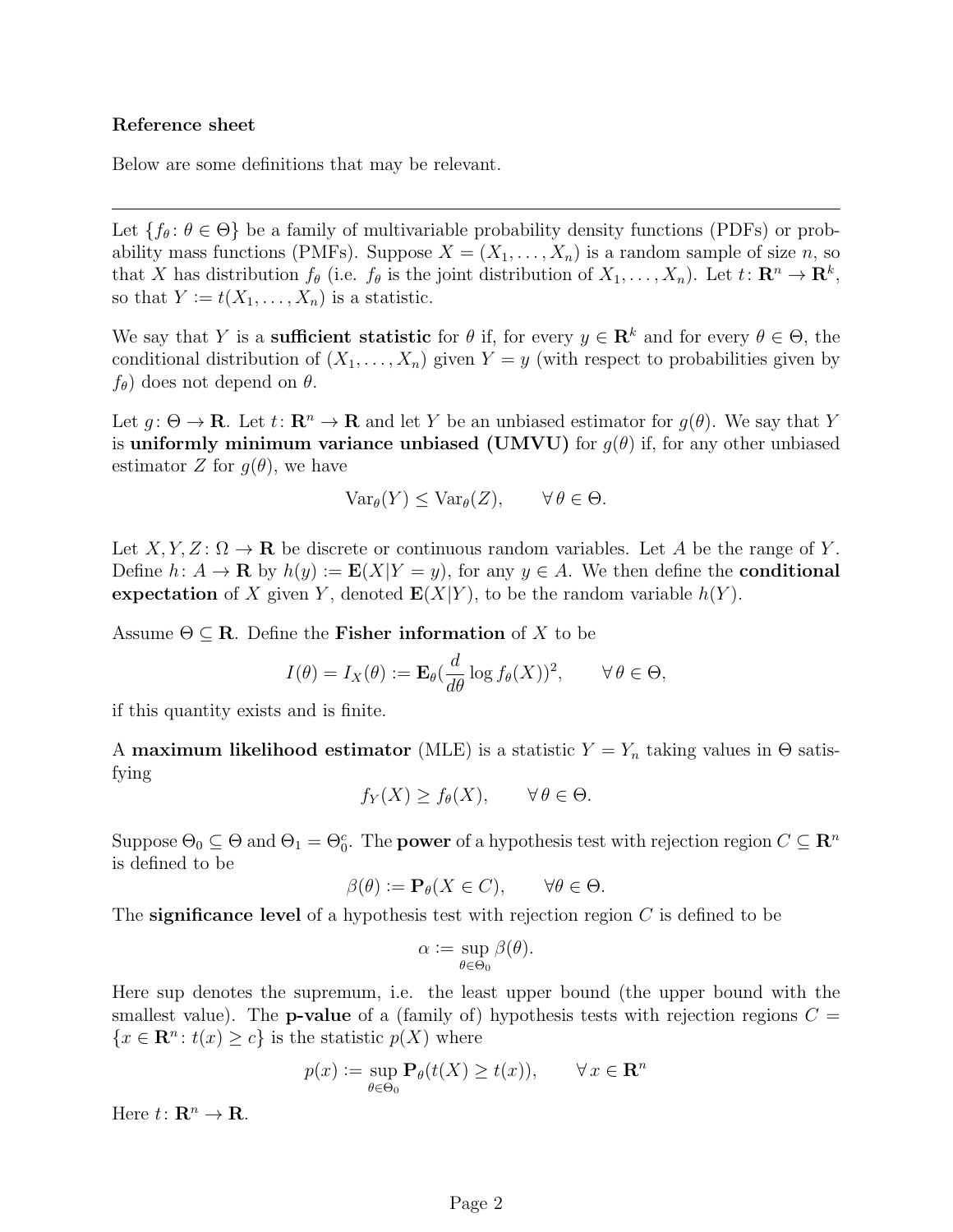- <span id="page-2-0"></span>1. Label the following statements as TRUE or FALSE. If the statement is true, explain your reasoning. If the statement is false, provide a counterexample and explain your reasoning.
	- (a) (2 points) The negation of the statement "There exists an integer j such that  $j^2 - j < 8$ " is: "For every integer j, we have  $j^2 - j \geq 8$ ." TRUE FALSE (circle one)

(b) (2 points) We have

$$
\sup_{\lambda \in (0,1)} \lambda^2 = 1.
$$
  
TRUE 
$$
\text{FALSE} \quad \text{(circle one)}
$$

(c) (2 points) Let Z be a sufficient statistic for  $\{f_\theta: \theta \in \Theta\}$  and let Y be an unbiased estimator for  $\theta$ . Define  $W := \mathbf{E}_{\theta}(Y|Z)$ . Let  $\theta \in \Theta$  with  $\text{Var}_{\theta}(Y) < \infty$ . Then

 $Var_{\theta}(W) \leq Var_{\theta}(Y)$ .

TRUE FALSE (circle one)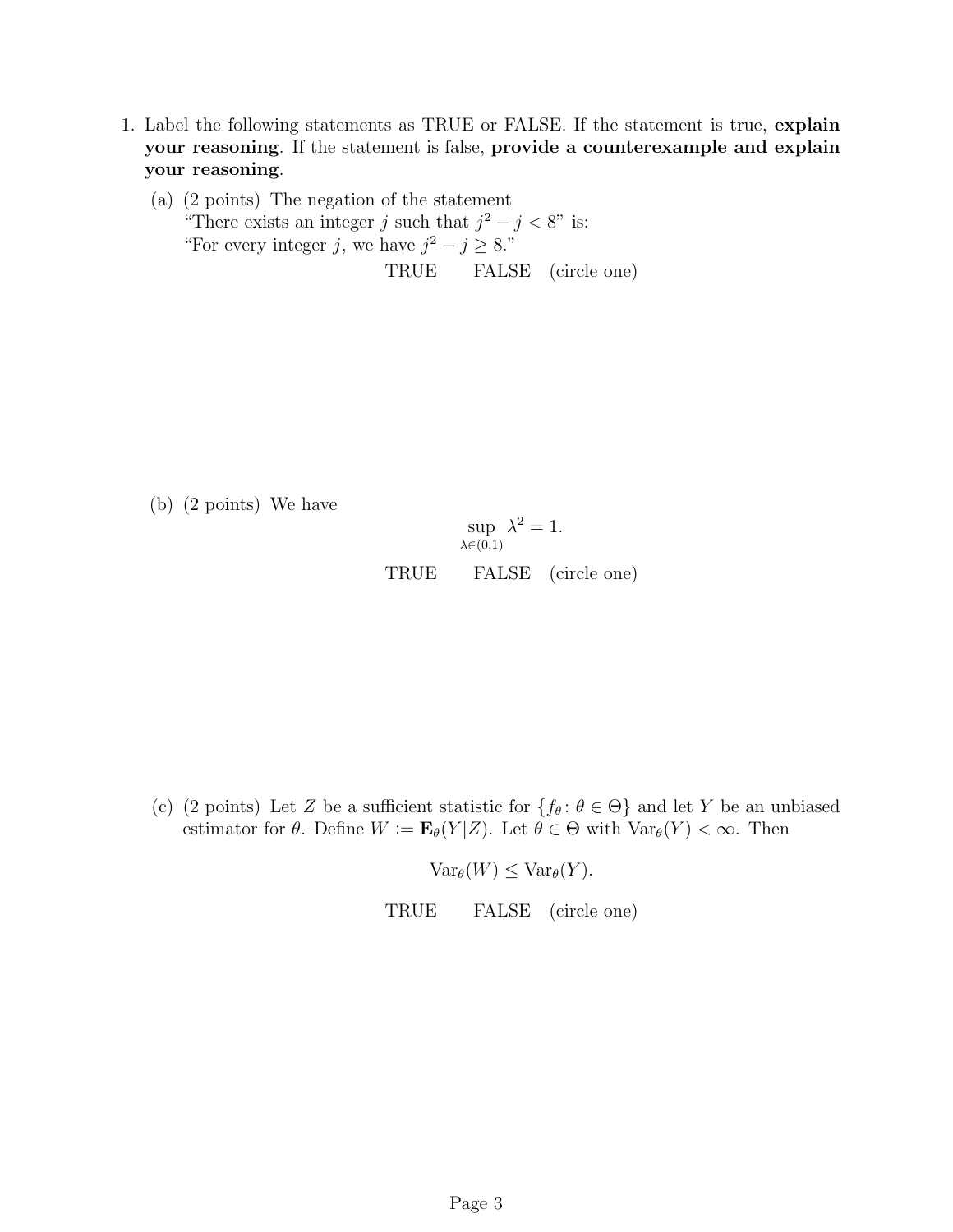(d) (2 points) There can be at most one maximum likelihood estimator. That is, if a maximum likelihood estimator exists, it is unique.

TRUE FALSE (circle one)

(e) (2 points) Suppose X is a UMVU for  $\theta \in \Theta$ , and Y is an estimator for  $\theta$ . Then

$$
\mathbf{E}_{\theta}(X - \mathbf{E}_{\theta}X)^2 \le \mathbf{E}_{\theta}(Y - \mathbf{E}_{\theta}Y)^2, \qquad \forall \theta \in \Theta.
$$

(In answering this question, you can freely use a result from the homework/quizzes.) TRUE FALSE (circle one)

(f) (2 points) Let  $X: \Omega \to \mathbf{R}^n$  be a random variable with distribution  $f_\theta$ . Let  $I_X(\theta)$ denote the Fisher Information of X. Let Y be an unbiased estimator for  $\theta \in \Theta$ . Suppose  $I_X(\theta) > 0$  and

$$
\text{Var}_{\theta}(Y) = \frac{1}{I_X(\theta)}, \qquad \forall \theta \in \Theta,
$$

Then Y is UMVU for  $\theta$ .

TRUE FALSE (circle one)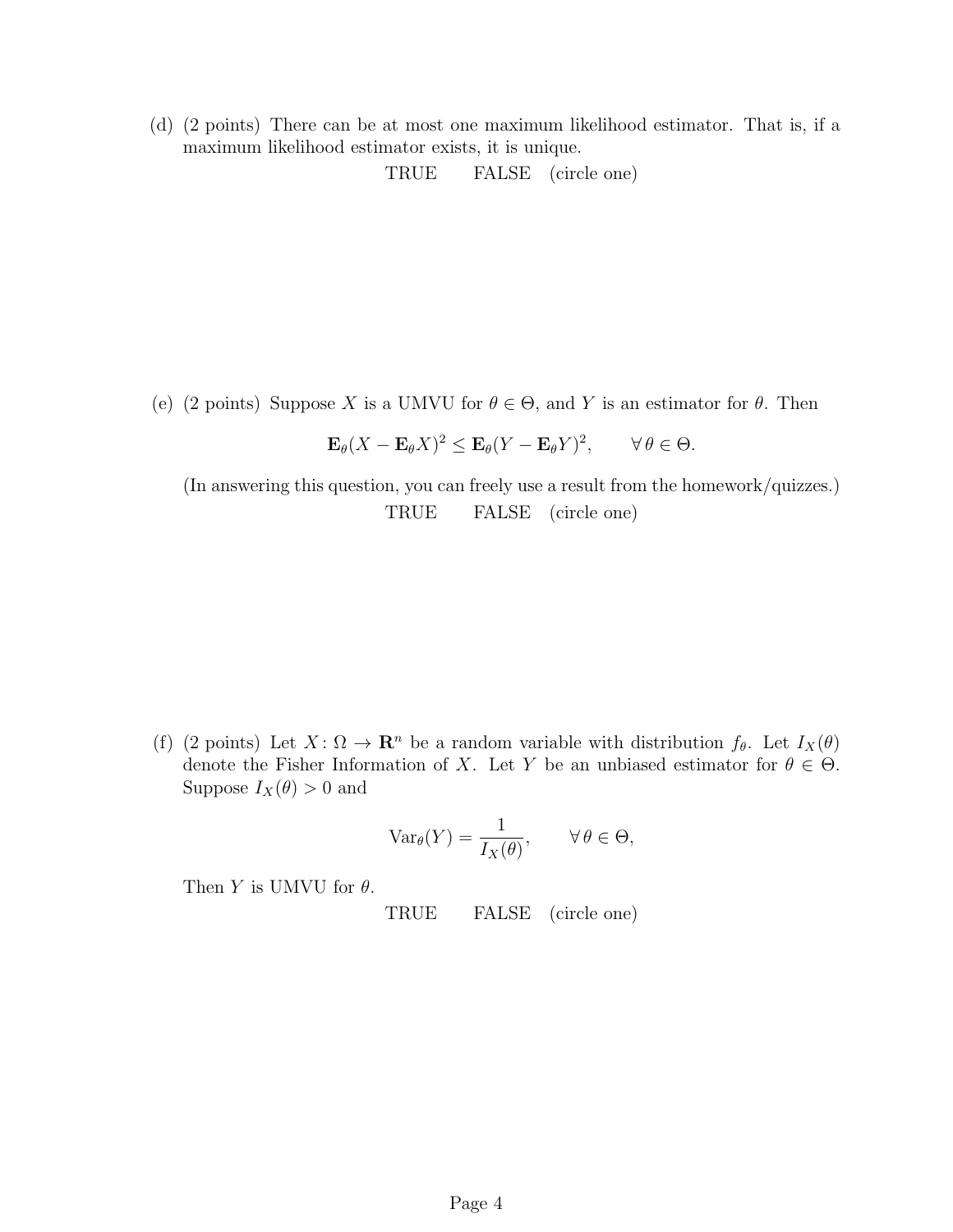- <span id="page-4-0"></span>2. (10 points) Let  $X_1, \ldots, X_n$  be i.i.d continuous random variables with  $\mathbf{E}|X_1| < \infty$ . In each question below, simplify your answer to the best of your ability. Unlike other questions, in this question you can freely use a result from a previous homework concerning general properties of conditional expectation.
	- Compute  $\mathbf{E}(X_1 | X_1)$ .
	- Compute  $\mathbf{E}(X_1 | X_2)$ .
	- Compute  $\mathbf{E}(X_1 | X_1 + \cdots + X_n)$ .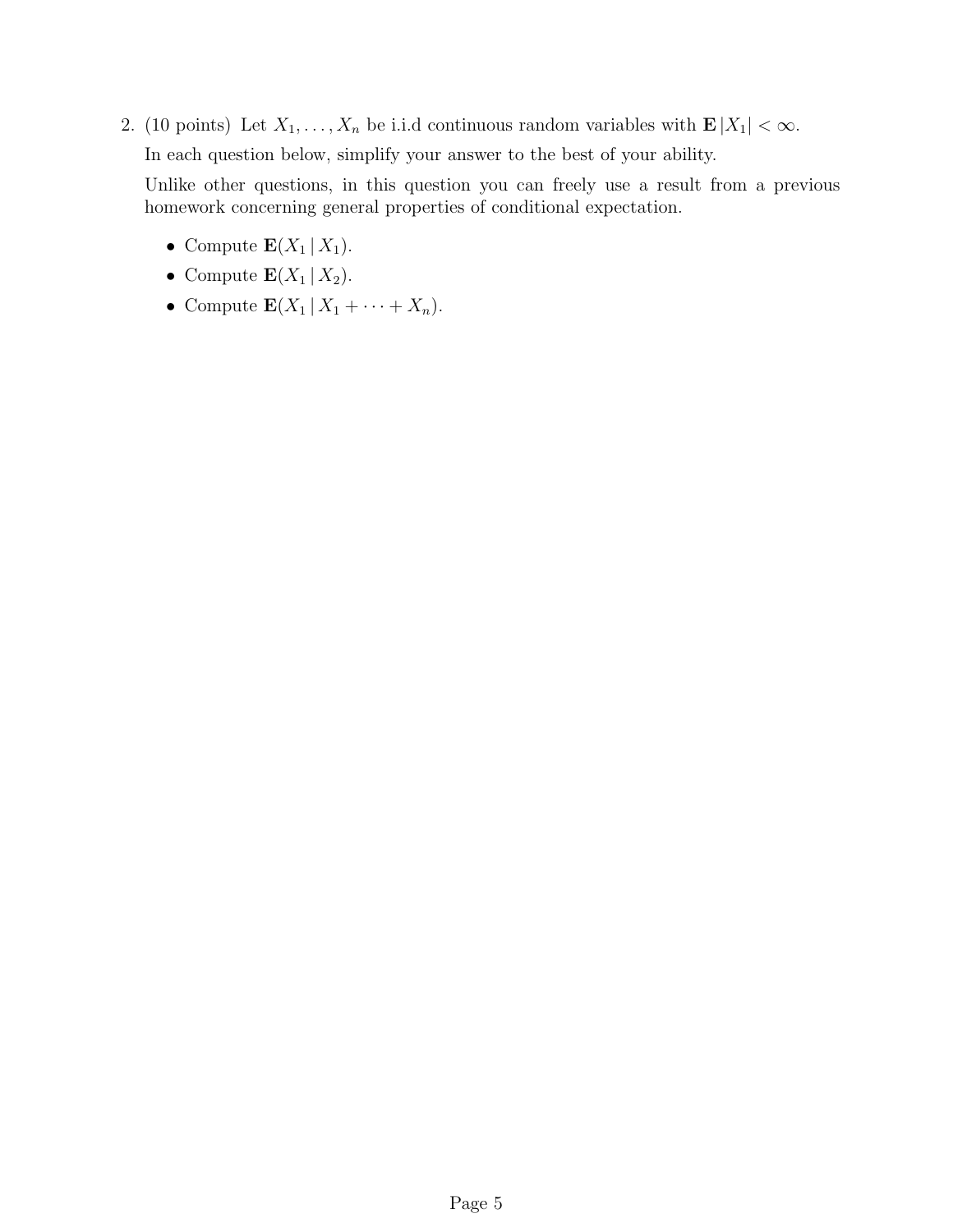<span id="page-5-0"></span>3. (10 points) Let  $\theta \in \mathbb{R}$  be an unknown parameter. Consider the density

$$
h_{\theta}(x) := \begin{cases} e^{-(x-\theta)}, & \text{if } x \ge \theta \\ 0, & \text{if } x < \theta. \end{cases}
$$

Suppose  $X_1, \ldots, X_n$  is a random sample of size n, such that  $X_i$  has density  $h_{\theta}$  for all  $1\leq i\leq n.$ 

Show that  $X_{(1)} = \min_{1 \leq i \leq n} X_i$  is a sufficient statistic for  $\theta$ .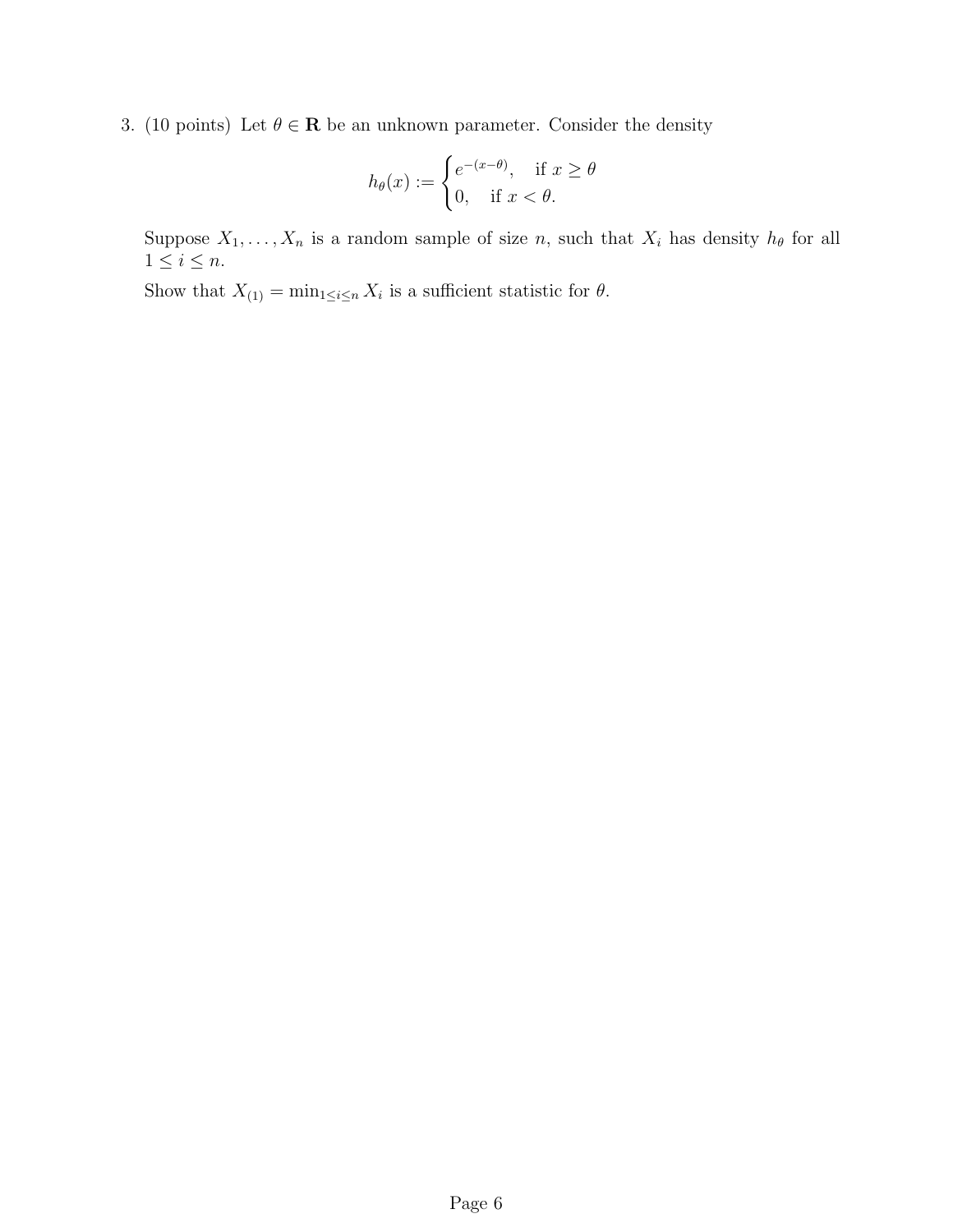<span id="page-6-0"></span>4. (10 points) Suppose  $X_1, \ldots, X_n$  are i.i.d. random variables, and  $X_1$  has density

$$
h_{\theta}(x) = \theta x^{\theta - 1}, \qquad \forall \, 0 < x < 1,
$$

where  $\theta > 0$  is unknown. (If  $x \notin (0, 1)$ ,  $h_{\theta}(x) = 0$ .)

Find an MLE  $Y_n$  of  $\theta$ . As usual, you should justify your answer.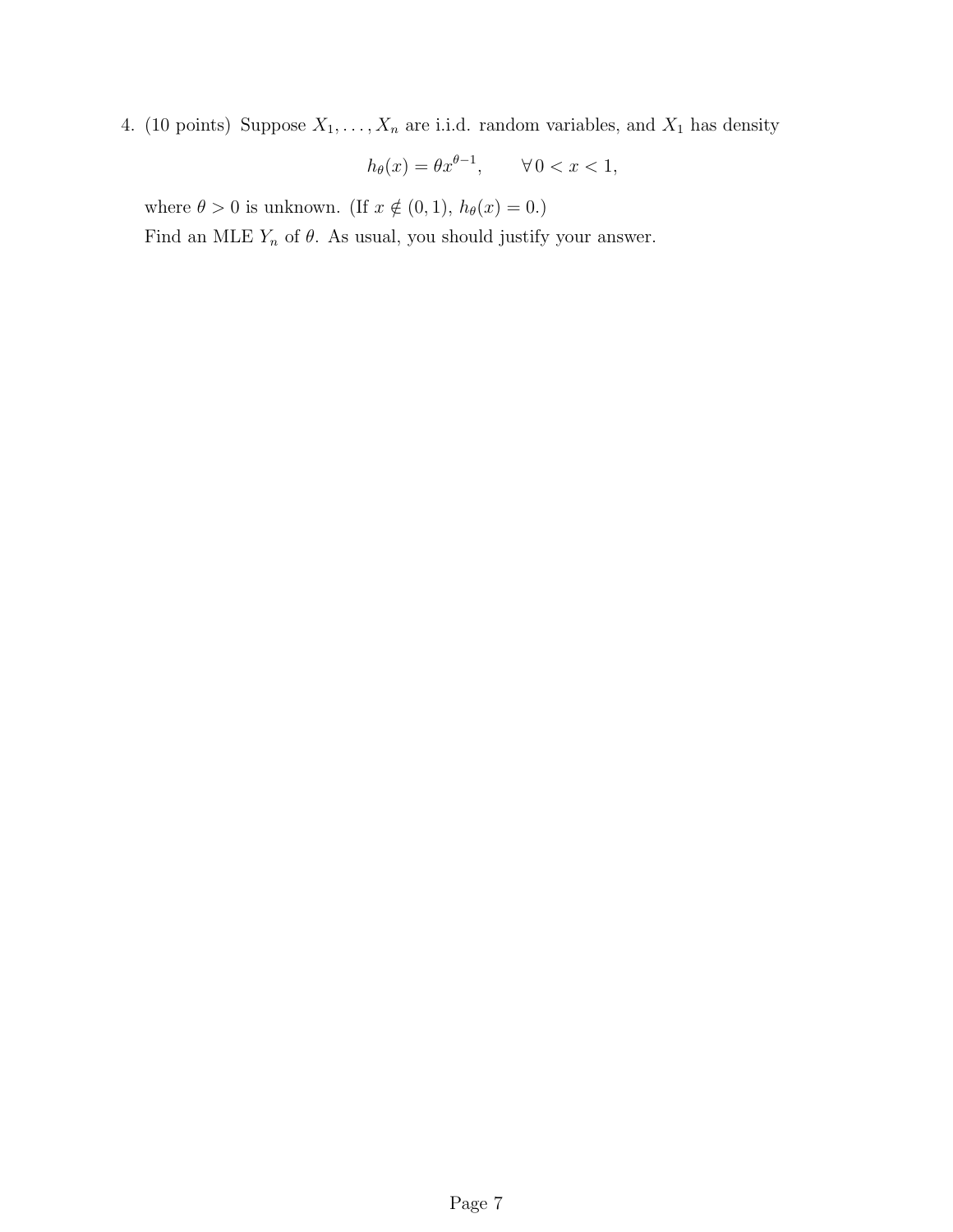- <span id="page-7-0"></span>5. (10 points) Let X be a geometric distributed random variable with unknown parameter p where  $p \in \{1/3, 2/3\}$ . (So,  $P(X = k) = (1 - p)^{k-1}p$  for all integers  $k \ge 1$ .) Suppose we want to test the hypothesis  $H_0$  that  $p = 1/3$  versus the alternative  $H_1$  that  $p = 2/3$ . (The hypothesis test uses only  $X$  itself, you don't need to take more samples.)
	- Explicitly describe the rejection region  $C$  of the UMP (uniformly most powerful) test among all hypothesis tests with significance level less than or equal to 5/9. Justify that your test is UMP.
	- Suppose we observe that  $X = 1$ . Report a *p*-value for this observation, for the UMP test you found.